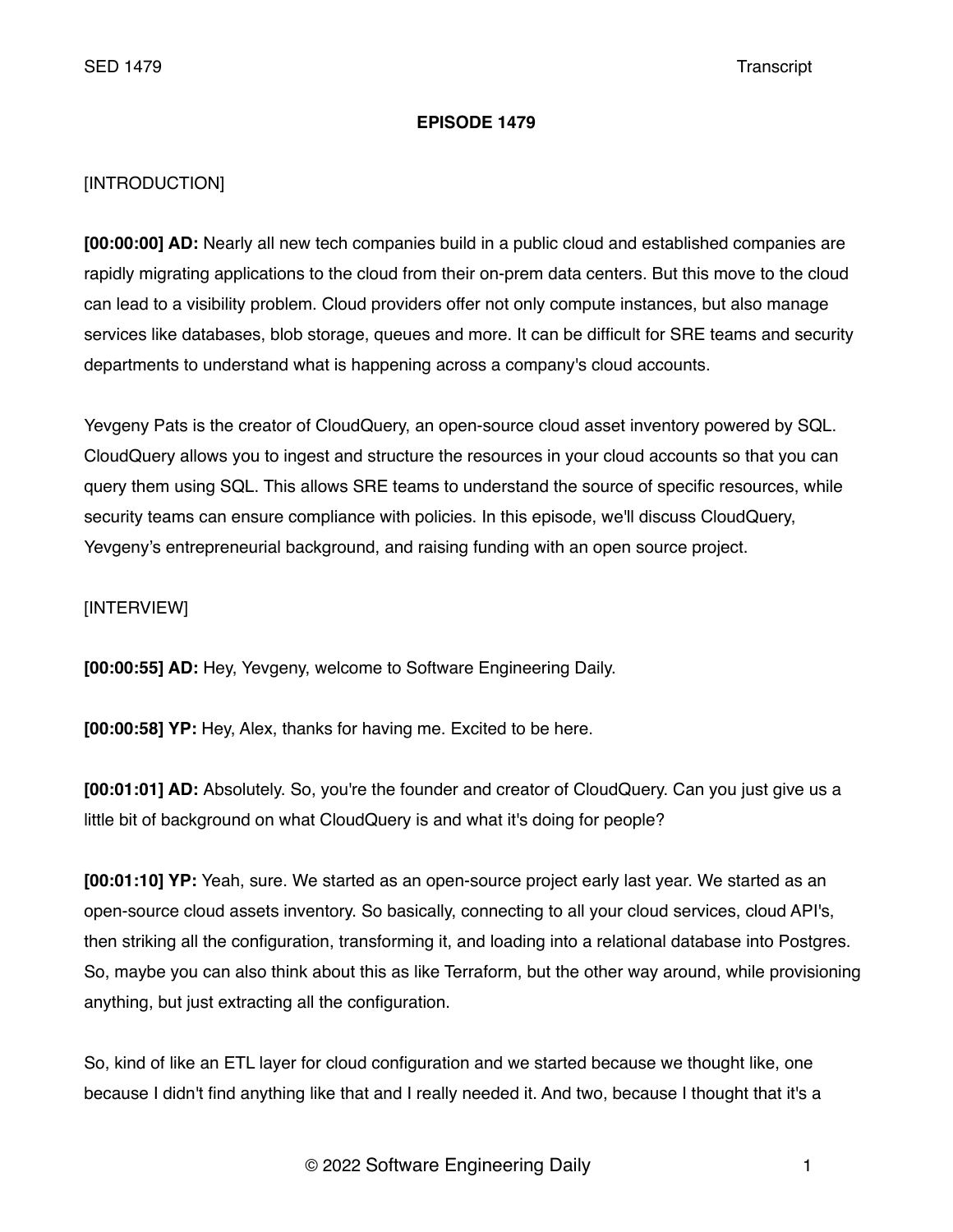cornerstone to a lot of use cases, in the cloud. There was security, cost visibility, you have like a sprawl of enterprise closed-source vendors that I think their development teams, like 90% of the time are implementing closed source version of CloudQuery, and then everyone has their own small, closed source version, and there is no like, open source. So, we decided to go the open source way, and this also gives the ability to, like users to also contribute back because there are infinite number of API's out there, and there is no one vendor that can support all of that. The only way that we thought, we're able to solve it is to build the open source way and kind of like the similar reason why Terraform is open source, right? Because you want to give people the ability to contribute back something that they need, and the vendor just didn't get into, implement it yet. I can talk a bit later about some of the use cases, specifically in some of our users, and how people like use us and deploy it.

**[00:02:56] AD:** Awesome. I love that description of a reverse Terraform, and I think the open source nature of it is interesting. I want to get into that later, especially like as a funded company and open source how we do that. But I think you make a great point where if you're building this framework of sort of how do you sort of input resources, get them into this thing to make them queryable, then that open source nature of it just allows so many people to come and do the long tail of things, whether it's a different cloud provider, different type of resource that other people aren't using, they can they can sort of get those in there. So, I love that.

You said, as you're looking to make this, you wanted something like this, and you couldn't find anything like it. Tell us about that. Why did you want this to exist? Getting your resources into a relational database? What were you looking to do with that?

**[00:03:37] YP:** When the industry around like security, DevOps, cloud, last 12 years, those SaaS apps, I was also on the other way, not only from the vendor side, but also like from the builder side. It's kind of like close to me. But the other thing that the big shift that I saw at my first startup was super random. And that may be like a long answer to a short question. But my first startup was super enterprise, like it was security, top down startup, and I've been there like for two years, but then I understood that I don't want to run the company where there is get a demo button.

So, last five years, I was like focused solely on the developer space, because for me, all the classic vendors didn't make sense anymore. Because I wouldn't use it from the user perspective, right? But a lot of the companies still in the security space, are like top down. You can also go to Palo Alto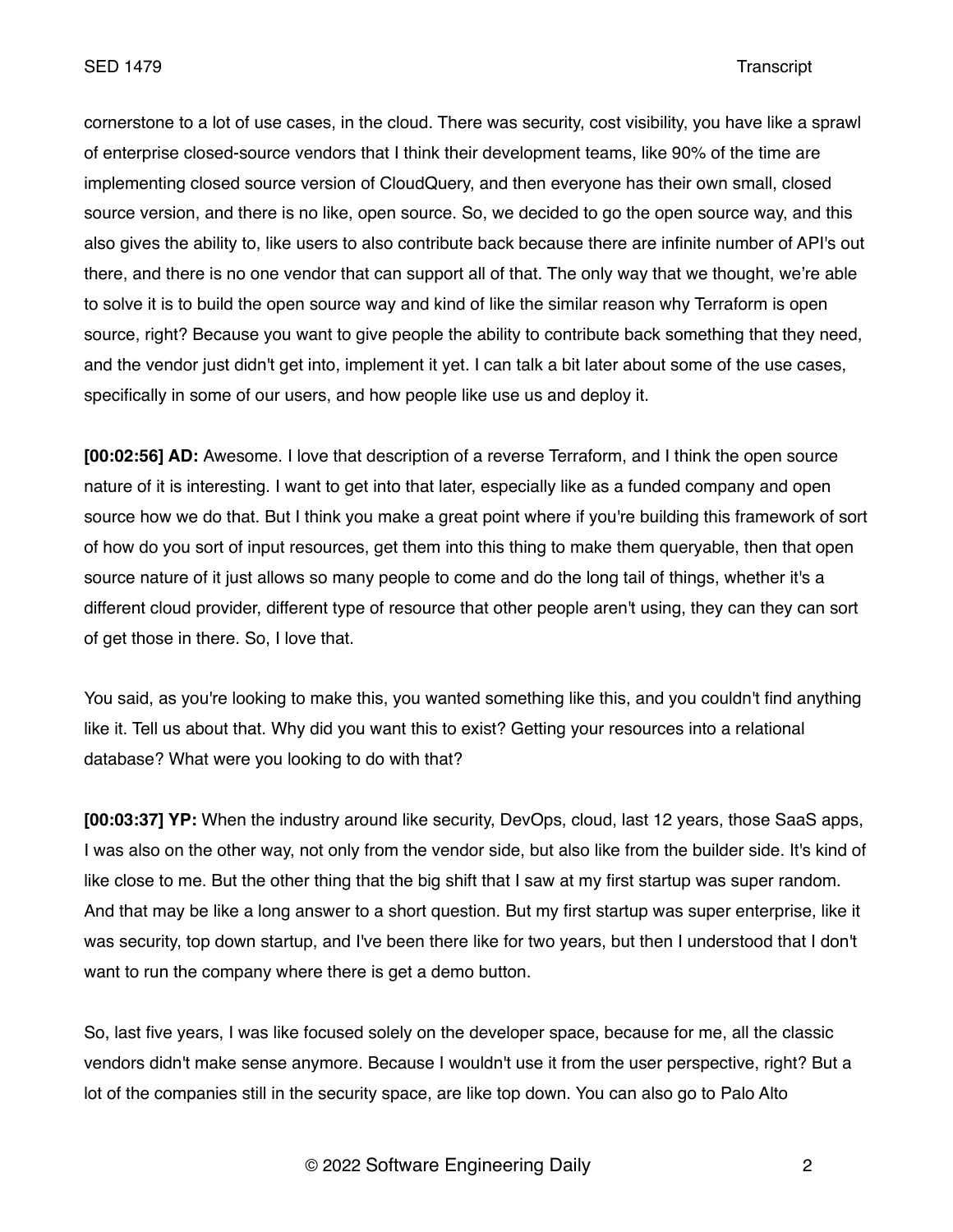Networks, Checkpoint, but also startups, especially like in Israel. So, I said, "Okay, let's see, what's the dev alternative, open source alternative", and I didn't find any. That's basically, how I started – there were like a few like open source projects, trying to tackle it, but nothing like that really hit it out of the park with like good architecture and good adoption.

**[00:05:00] AD:** Cool. You mentioned it's open source, you have a bunch of different providers and things. Can you give us a sense of like what it supports currently? I imagine you're being the major cloud providers, but what other sort of providers and things? And then how deep are the resources within some of those providers?

**[00:05:16] YP:** Yeah, so we definitely started as like focused on the big three cloud providers like AWS, GCP, Azure, like DigitalOcean, and a few smaller providers. But yeah, the focus was really on the big cloud providers. We have also third-party providers, for example, like the Onyx Cloud is maintaining they're on integration and own provider, which is pretty neat. We're trying to expand that, unhealthy users to do that more easily as we go, for better developer experience, but we already like saw some good third-party integrations to CloudQuery. And regarding the depths of that, yeah, we try to build pretty deep and like support as much as API's as possible, especially like an important one. I think, in AWS config, we support potentially, like even more, and the same thing in GCP, even more resources than like AWS config, or in Google Cloud asset inventory, which is like the enterprise, like the cloud solution, because actually, their team, they have the same problem. They work with the same API's and their solutions is closed source, so they hit the same. So, even though they are in Google, or in AWS, it doesn't help them to cover all their API's.

**[00:06:30] AD:** I think that's so interesting. It's the same pattern we've seen with Terraform, over the years, where Terraform has better coverage than CloudFormation. I think the CloudFormation team and things are getting better about that. But it's just amazing. When you have that open source nature. Someone in the community is going to want to contribute that so they can use it and it's just pretty amazing.

Okay, so imagine I'm someone that I have a lot of resources in AWS, I want to get a sense of this, I pick up CloudQuery, how do I get started? What's that process look like from getting started to getting it into a relational database? What's happening there?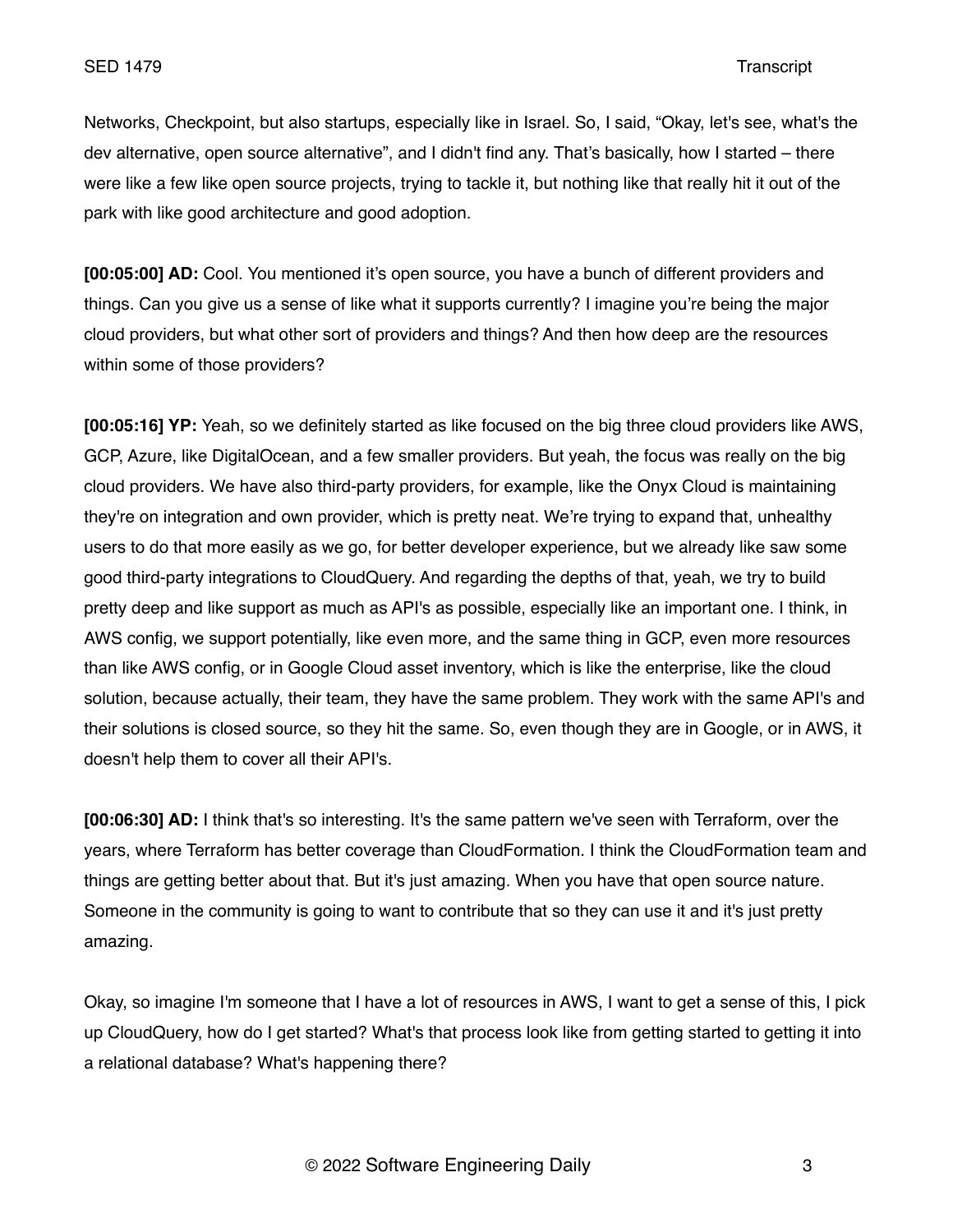**[00:07:00] YP:** Yeah, so there are kind of a few onboarding paths, really like the first step, usually just to Go. So, it's written at Go on single binary and kind of like have similar – actually, really similar architecture to Terraform. We use a lot of the underlying Terraform libraries, like it's called Go plugin. So, to download all the plugins and run them locally, but yeah, it's a single binary. You can download it locally and then you just run like Postgres in the Docker in a local container. So, we can load all the information in your local Postgres. You're connected to your AWS account and that's basically it. We support also AWS specific features like AWS orgs. So, you can connect us to – read all your audit permissions so we can extract all your accounts under your organization, go through them, extract all the configuration across all your accounts, and people around us on like thousands of accounts. I think the biggest one, at least on GCP that we saw from one of our users is like tens of thousands of GCP projects. The nice part is, it's really about like rebuilding those use cases on top of a data platform. So, once you have the data there in the relational like structured way, then you can connect it to whatever you use, like Grafana. Some people connect us to Grafana, to MetaBase, to Apache Superset, whatever you have, it doesn't matter, just the database.

**[00:08:33] AD:** Yeah, cool. Once I've got all my resources into CloudQuery, what are some of the practical use cases or maybe even teams or different things that people are doing with that data?

**[00:08:44] YP:** Yeah, so it's mainly split across like two teams that DevOps and SRE teams, kind of like fall under the same bucket and the second one is more on the security side. Sometimes, it's also like the DevOps team also thinks that. But on the DevOps SRE team, it's usually like just around monitoring and visibility. So, you set up alerts, for example, in Grafana, or MetaBase, sending you either like daily reports, or daily – or reports when something changed when you have like, for example, more computer that you want to or some API where you have API's enabled, that you don't want to be enabled at some project. Whatever rules, like you can set up any rules with SQL. Basically, you use SQL as your rule and query engine.

The second use case, yes, around security. So running, putting the guardrails is again, the standard query language, and we also implemented something called quality policies. So actually, just another construction and dump of SQL, so it just like you're on the same SQL, and you can run them like as a batch, you put with all your policies or rules, and notifications and so on. Another thing on the DevOps side that we saw, the use case that we saw quite a bit is not only giving this visibility to DevOps team, but also giving this visibility to the developers. So, let's say you are like thousand people in the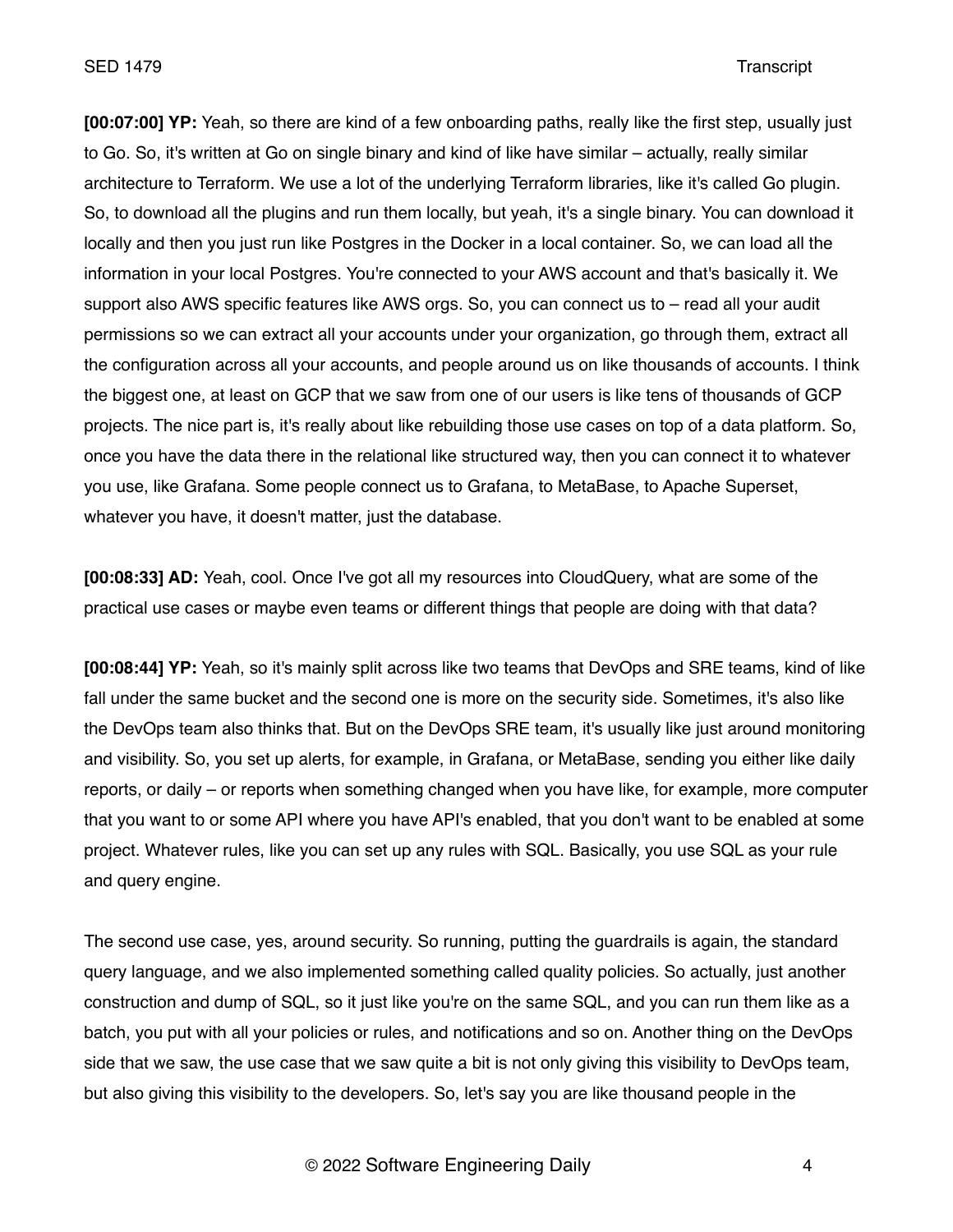organization and you have thousands of accounts, not everyone has access to all the accounts, and they shouldn't. But also, for example, you're debugging something, or you're seeing something in the logs. Now, you want to understand like, okay, where this in like – in which quality it is, like this IP is located, and then like, in which project, who should they reach out to? Where it's connected. So, just kind of am infrastructure search use case, I would say for developers.

**[00:10:43] AD:** Nice. I love that. Again, I wanted to get just a sense of scale for queer users like how big are these projects are having? You're saying people with 10,000, GCP projects, how many resources are we talking about there? I mean, are people pushing 100,000 million? What's that sort of look like?

**[00:11:00] YP:** We sell, 100, 200, 300, and thousands. So, most of our early adopters that we saw, coming to CloudQuery is usually big companies that, yeah, they don't have like a good enough alternative, basically. This is also partially why we built it. But yeah, companies like Tamp, who is vastly another legal organization, using us in production, which is good. And yeah, we're working on bringing more.

**[00:11:29] AD:** Yeah, absolutely. I imagine just like with 10,000 projects, and trying to figure out which S3 bucket or like you're saying, which IP address and who owns that is just quite the task unless you have something like this. So, with that notion of scale in mind, I want to talk a little bit about the underlying technology. I know you mentioned Postgres, things like that. I guess, were there any particularly hard problems that you had to design for as you're going either in the fetching part, in the storage and querying? What was hard and tricky about this?

**[00:11:59] YP:** Yeah. So, there were like a few tricky things to solve and I think we are also still solving a lot of them and trying to build like a lot of focus on the developer experience. Because actually, we have two types of users. One is really our users or developers. People who use essentially, the phosphorus or deploys, the DevOps team, the security team, or just the developers. Two, it's actually real developers of our like SDK. So essentially, we build like an SDK where you can build your providers, and we have some users that already did it. And then it's a completely different developer, right? So, you have to make sure your API's and SDK is in a very high production rate, so people can really use it and it can scale.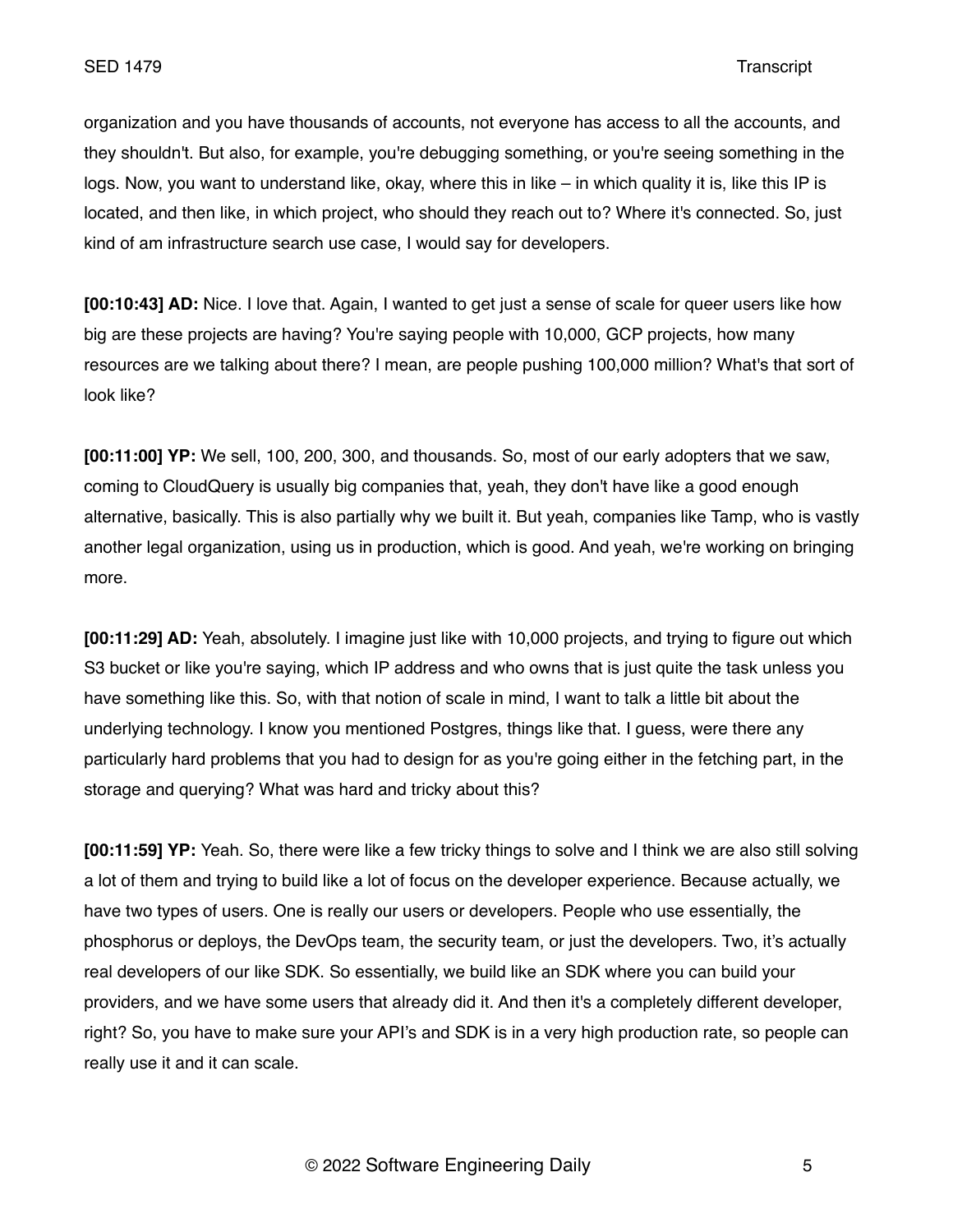The other thing is, like the developer experience and the usage that it can support like, high scale accounts. The quality, we put a lot of focus on quality over quantity. Especially, because it's a dev tool, self-serve dev tool, where we don't have any sales team to support it, right? You come to our GitHub, you try it, either it works and then you stay. On the contrary, had it not, then we don't know about it. Like some of the hard problems, yeah, as you say, is around like the fetching. So, we put a lot of work into scheduling and optimization, and how to fetch kind of the most resources and short amount of time. That was one.

The second one was really designing and building CloudQuery SDK from the developer perspective. And then putting a lot of effort also internally and also for external integration, but also internally, how do you scale that in terms of both in development velocity and testing.So, okay, we want to increase our team and we want to support more API's. I see pull requests. It's a lot of API support that we want to add, and we want to be able to add them fast, or to other people to contribute. So, I need to know that okay, it works and it's easy to write tests for that. And like testing infrastructure is quite tricky, so we have Terraforms to test it, and we tried to make really, the contributor developer also quite easy, and we're still working on making it even easier. But that was a lot of the engineering and that's still like going on and we try to put focus on.

**[00:14:28] AD:** Do you have a lot of integration test against live accounts with real resources? I feel like Terraform had that problem just expense wise of like creating and tearing down resources.

**[00:14:38] YP:** Yeah, we had. I think it's partially solved. So, the best thing that we found, like, for every resource that we create, we want to test it against live environments. So, we arrived at – the contributor has to write Terraform for that, but we deploy this resource in real environment, and then we test against that, okay, we already to fetch like all the data that we're expecting too. And actually, we are not even tearing this down, because we want people to be able to – we don't want people to wait for this resource to be created, which will be extremely lengthy and we don't want to do nightly task of you committed something in the morning, and then it broke in the night, and getting into all this flakiness, so it's just there. Yeah, apart from maybe caught – things are very expensive that we're skipping, we try to have live and test environment, and maybe asset will grow. We'll have to think about like something smarter. But for now, the cost is not that high. So, we're just trying to keep it simple and test it against real environment.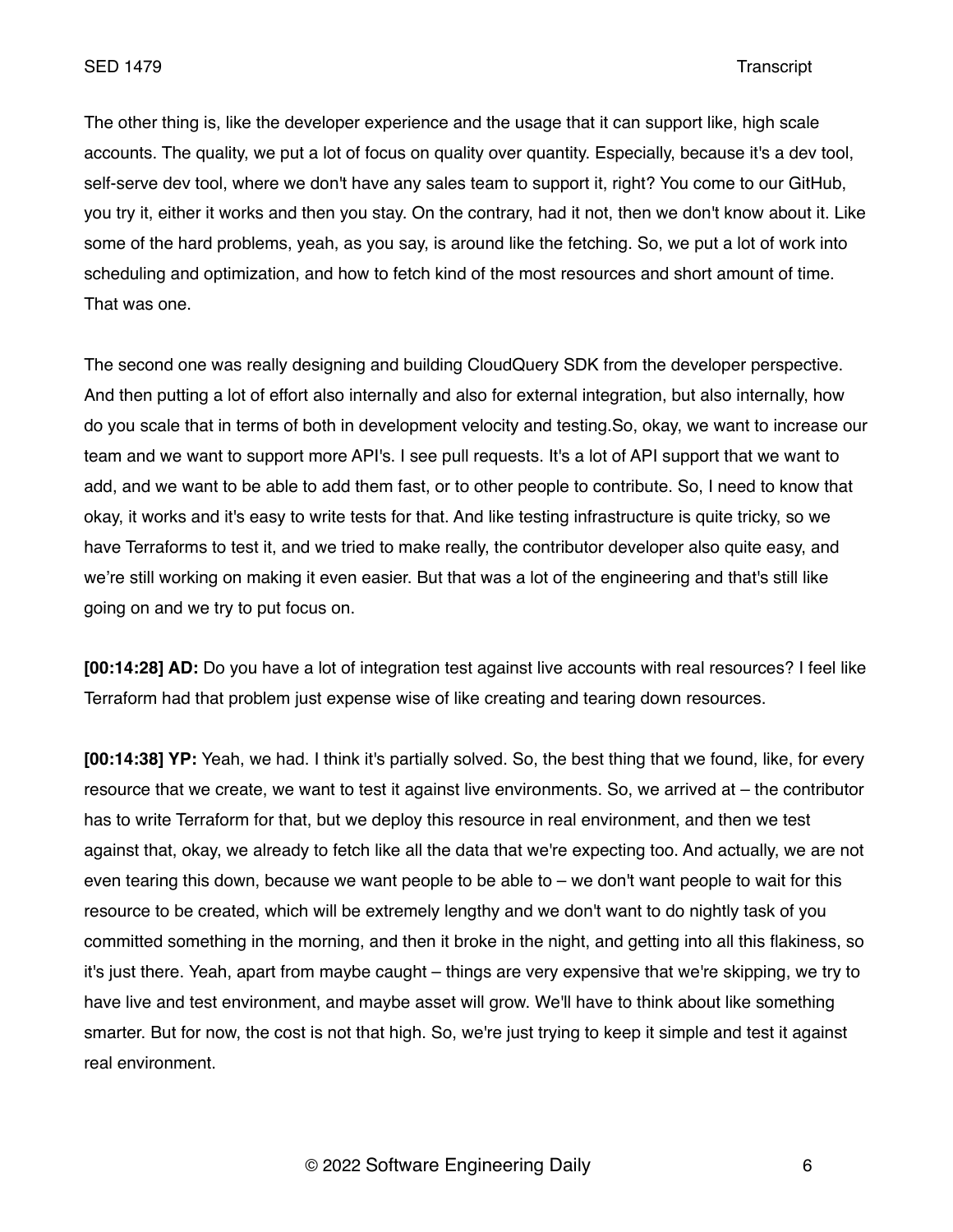**[00:15:46] AD:** Yeah, I wonder if the clouds would help you out with some credits on that, too. I imagine you're helping with adoption in different ways or reducing friction. So, it'll be interesting to see. You mentioned you spend a lot of time on scheduling and efficiently pulling things like that. If I have an organization that has lots of accounts, that has 100,000 resources, how long does that CloudQuery fetch take to go and pull those up? Is that minutes? Is that hours? What's that look like?

**[00:16:14] YP:** Yes. So, one, it depends on the computer that you have and number of CPUs. That's the ETL workload. I think, like one of the reasons that we also chose those, that's released in terms of distributions, rather than just one binary without dependencies. I think, it was one of the main reasons. But the second one is actually, it's very good in concurrency. So, you can just like create very lightweight routines and we use that. So, I think if you have like strong enough machine, let's say even like eight CPUs, maybe we can go like 16. But you can get it maybe even under an hour. I will say that's the ballpark, if you have like really that extreme big accounts, which should work because you can even fetch it. We saw people fetch it and we also fetch it in every six hours. It's usually good enough for us. Some people do it like every two hours. We didn't see a lot of requests to have real time, completely real time. So, if you have two hours, it usually should be good enough.

**[00:17:17] AD:** Yup. Are most people hosting CloudQuery somewhere in the cloud, or do you a lot of people just run on their laptops and checking it there? Have you seen that?

**[00:17:25] YP:** Yeah, exactly. So, the first kind of onboarding guys to run locally, just to play with it, see the defaults that it answers your use cases, whether it's search or visibility or security roles. The second one is deployed on kind of production and to run periodically. You tend to run code a lot of ways. So, we just give some guidelines and pre-made deployments for Kubernetes, just to consistent and not like support a lot of different types of deployments. So, we have popular culture, which you can deploy on your Kubernetes and fool around and the cron job, and you can connect it to your RDS. But we also provide Terraforms for GCP and AWS, to provision the infrastructure is you need – if you need actually, together with the Kubernetes, as well. So, you have like one kind of like, one deployment, so you don't need to jump from Terraform and Helm, but actually, what the TerraForm is doing is deploying the Helm after it provision the EKS cluster, the database, or in GCP. It's the key in the cloud SQL.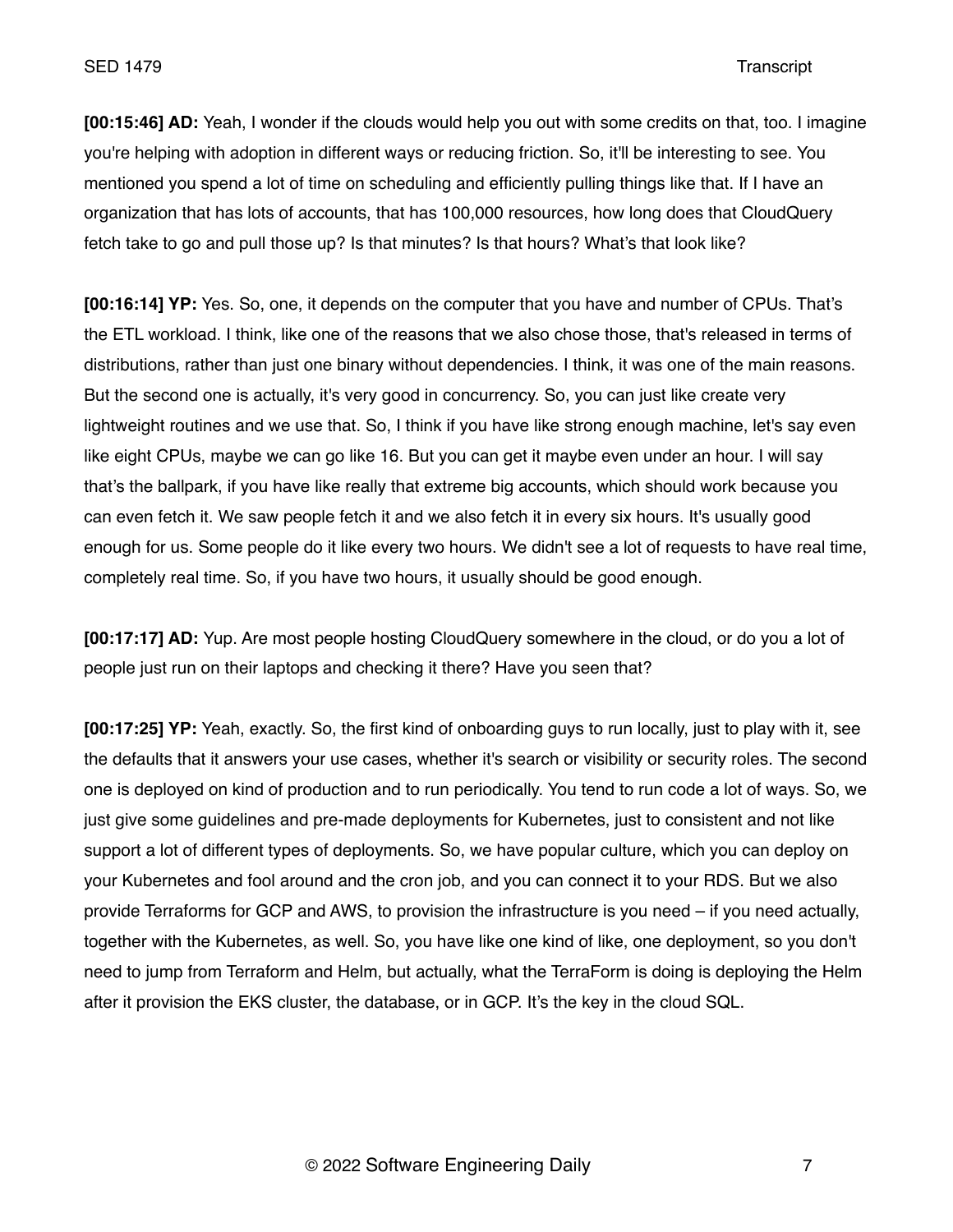**[00:18:34] AD:** Does CloudQuery support Kubernetes in the sense that I can get a more granular look at like what my Kubernetes cluster is doing? Maybe I have a hundred nodes running, but I've got all these different services on it. Can I get visibility into that?

**[00:18:48] YP:** Yeah, so we have a Kubernetes integration provider. I would say like data, so it support some of the resources. I'm not sure like what the granularity of the visibility yet. You can plug it in. Something that actually people ask is to connect the Kubernetes provider with the, for example, with the GKE. So, I'll throw you **[inaudible 00:19:12]** like the information from GCP and configuration, while the GKE is to go ahead and use the Kubernetes provider for the Kubernetes clusters on your cloud provider, right? Whether a GKE or AKS to get even more like granular data.

**[00:19:27] AD:** Yeah, cool. One last thing just on the underlying tech, I feel like – I read a blog post about you're looking at timescale and things like that. Do you have historical looks at the resources I have? Or is it always sort of like a, "Hey, this is what I currently have, and it's going to get overwritten every time when I do a fetch."

**[00:19:43] YP:** Yes, this one was really tricky to get right as well, and we tried different things on what will work. So, to have a historical view, you basically need to maintain like handwritten migrations for every resource, which is quite impossible from development perspective. But then we talked a little bit more with some of the users. And for them, they actually said that they don't necessarily need it all, like, all in one schema at the same table to always create the time, but it's more like for reactive or investigation purposes. Okay, I want to go back and look at what I had in like this date, like load it, and look at what I have there.

So, some of the things that will probably look into this scenario as that they said, it's actually more of a data warehouse and data lake. So, you want to actually just store it, where it's cheap, and then only query when you need it. This is something that we will look into, in terms of supporting, actually, data lakes, like Snowflake, BigQuery, and putting in there, and then you can also like both use other databases, and also use it for historical reasons. But in the sense, you can also do it outside of CloudQuery, just backup your **[inaudible 00:21:00]** periodically. But we want to give like more native support, right where you can kind of operate to a data lake, and then, okay, it's sort of there. If something happens, I have another point of information that I can go back and use if I need to investigate something.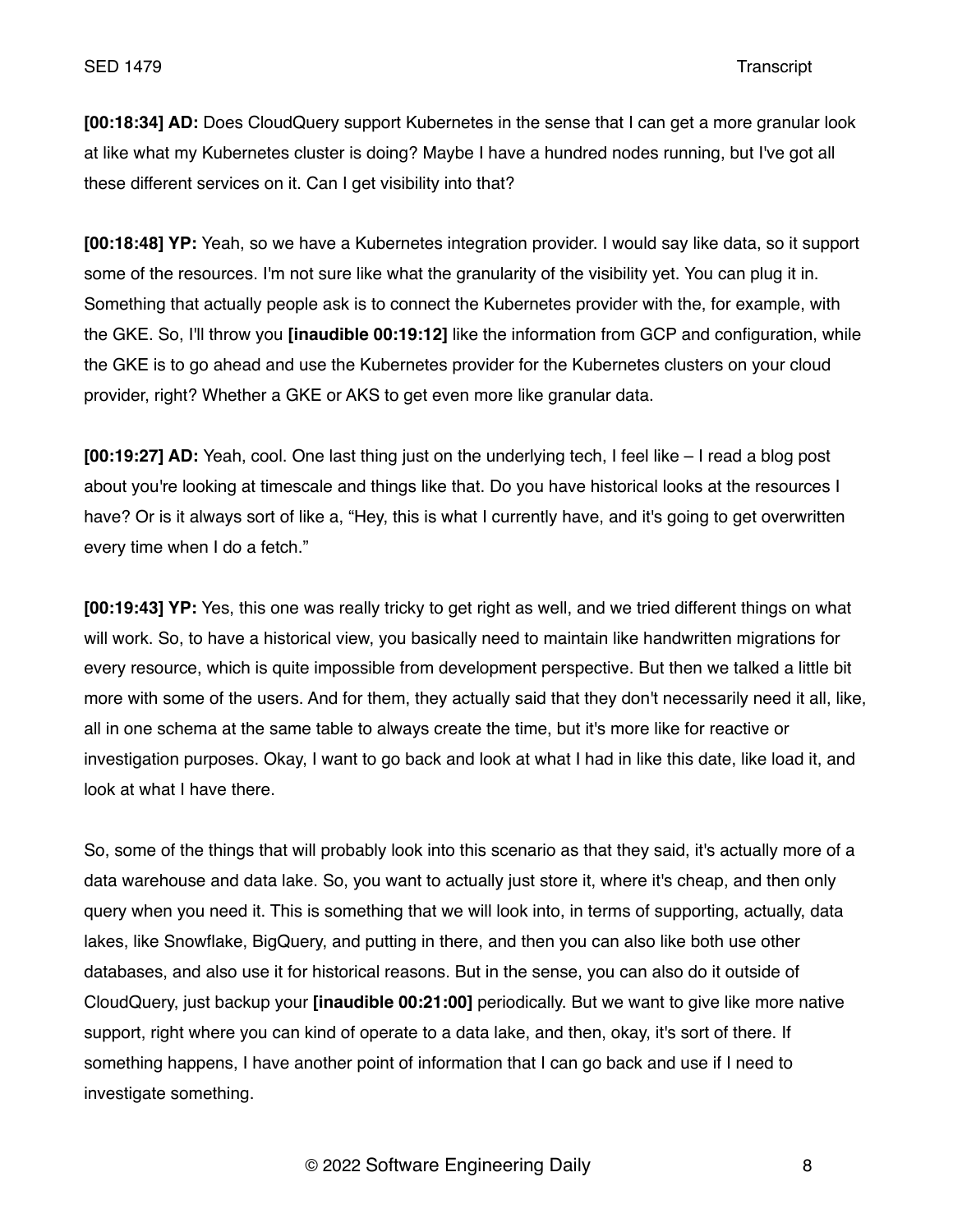**[00:21:17] AD:** Yeah, cool. It could also be cool to have like some post fetch, roll up aggregation queries, maybe just aggregate some of the data into, you're saying like, "Hey, on this date, I have these many easy two instances in each account, just maintaining that." A smaller number of rows to maintain over time, then you could still get some historical stuff or things like that, if you wanted too.

**[00:21:37] YP:** Yeah, exactly. For one table, this is something you can do, like, you can maintain migration for one, exactly one table, but not for hundreds of tables. So yeah, this will be one option as well.

**[00:21:47] AD:** Yup, cool. That's interesting. I want to shift gears a little bit and go into your background. So, you said, you've started a few different companies, this is your third one. Can you just give us a little bit on how you got into entrepreneurship? Maybe some of the companies you had an acquisition in there, some cool stuff?

**[00:22:01] YP:** So, I guess I could start from the start. I guess I always slashed into – it was my kind of childhood dream starting company. I didn't know why. Maybe ran like a lot of stories about Mark Zuckerberg that it was exactly like 2008. I finished like high school and yeah, I guess, like somewhere there. So, then I joined the Israeli Cybersecurity Intelligence Unit and I've been there for four and a half years. I was into like computers early on and a lot of the – iPhone having then, so I guess it's all accumulated all together. So, it was kind of my passion real from the start. Also started like a few projects like while in the army, kind of like Bootstrap things.

But then, after the army, I joined a cert, like cybersecurity startup in 2013. It was a small server, it was called HyperWise and it was acquired by Checkpoint after eight months. There wasn't even like one customer. And I said, well, like this was my first startup experience. And I said, well, that's easy. You just start a company, you're reworking on eight months, you don't need to have any customers, and then just check **[inaudible 00:23:16]** for a bunch of money. So, I didn't stay in Checkpoint. I had a retention. But I said, like, "If that's that easy, there is no sense to for whatever." It's money. So, basically, it was a good experience, but from the sense, actually, it was pretty bad. It was learning from completely the wrong example.

**[00:23:36] AD:** It taught you the wrong lesson.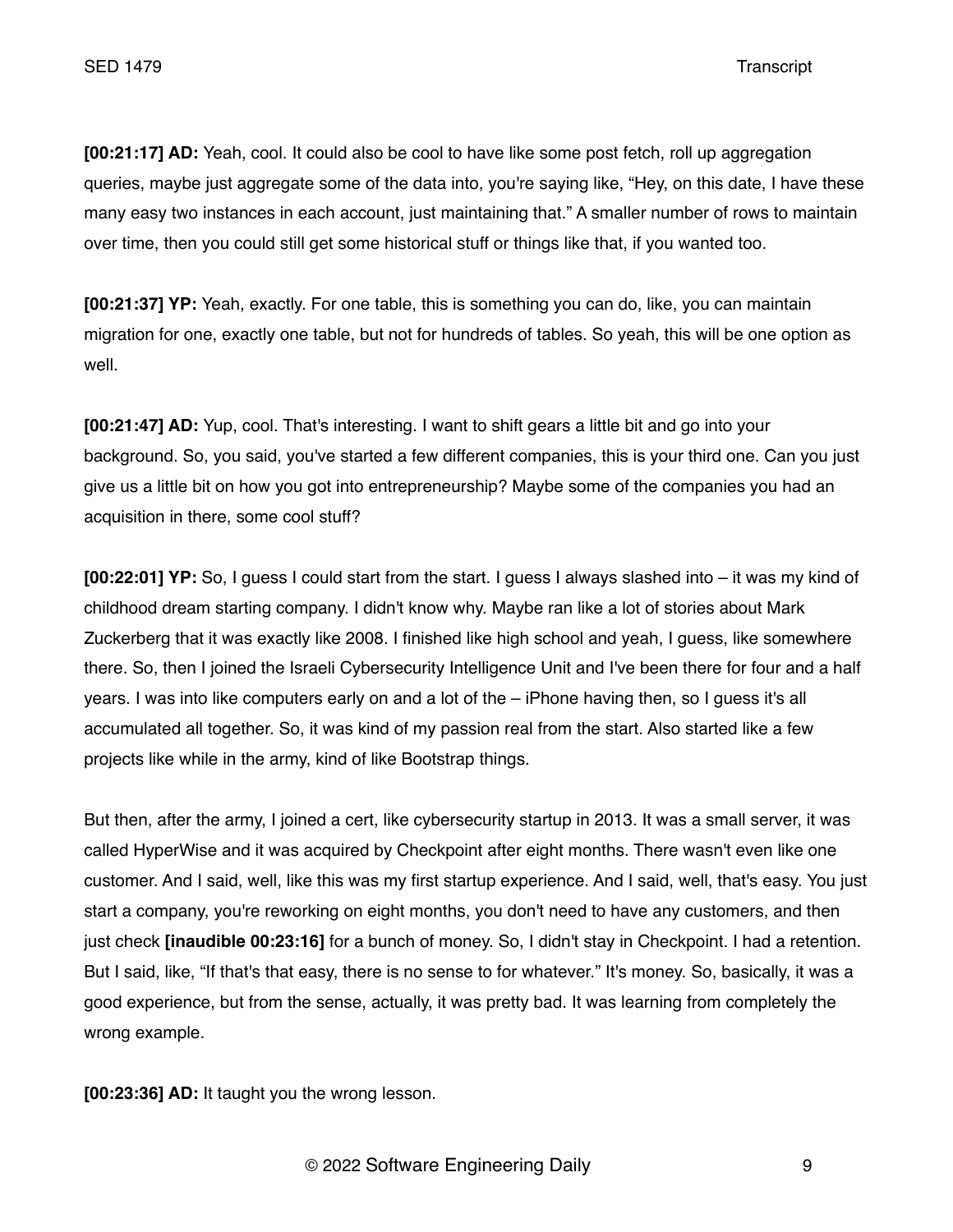**[00:23:38] YP:** Back then, I was sure, that's the way it is. I saw it with my own eyes, and then I thought – the funny thing that I had like two good friends that were working in small startup at the same time, and they had the same experience and just like that, there was just some like micro acquisition spree of just very small companies and we all learn the wrong lessons. So, we raised some money for like startup, initially, we didn't even know what we were doing, but was cybersecurity was hot back then. I guess, it's also hot now. We got some money, we started like, after we got the seed round of like \$2 million, we started talking to customers, investors, we understood that actually, our idea is not that good. So, we pivoted pretty quickly **[inaudible 00:24:25]** security, like enterprise level security and started building that for two years and then I realized, alright, no one is coming. No one is buying us. It doesn't work that way. Actually, you have to build a product that people use.

So, actually, it was like what I thought before I wasn't the third startup. Okay, now I get it, but anyway, we are not that great, a lot of product market fee. So anyway, like investors brought new CEO. I stayed a bit like to help with attack, things like company – a solid place. And then I went, I said, "Okay, I want to focus on dev first, PLG. I think, this is the future." We got it completely wrong here, but looks like they found like a new CEO was like sales lead growth and he landed there. The company is still alive today. But it's always early, you never know. I think it's doing a bit of revenue, which is nice.

So, like a complete disaster. But then yeah, it was totally focused on PLG and for Pike3, about three, four years, was focused on like bootstrap self-funded startups. And my last one was really, it was the CI for fast testing. So, if you know like Google has cluster fuzz, it's like their open source kind of fuzzing as a service for a lot of open source project. I thought, okay, looks like the market is hot. I want to try it out. I bootstrapped it like with something more user friendly. They have it like – it was kind of a Google internal project. So, I wanted to build something more user-friendly. I built that and we had like, quite a good market sharer, like in terms of open source project using. It was called **[inaudible 00:26:10]**, like 50% we're – faster than 50% was Google, like, of the whole 50% of the project, that we're using fuzzing, right? That's all of them.

But then I realized that, after the first experience, that we raise money way too early, I was always very cautious to raise money. Because after that, it's the way of no return. Okay, what happens if you realize one week after we raise money that there is no like product market fit at all? Then your stock. Then you have to like, okay, let's make something got – and you're like, "This inconvenient point." Yeah, I was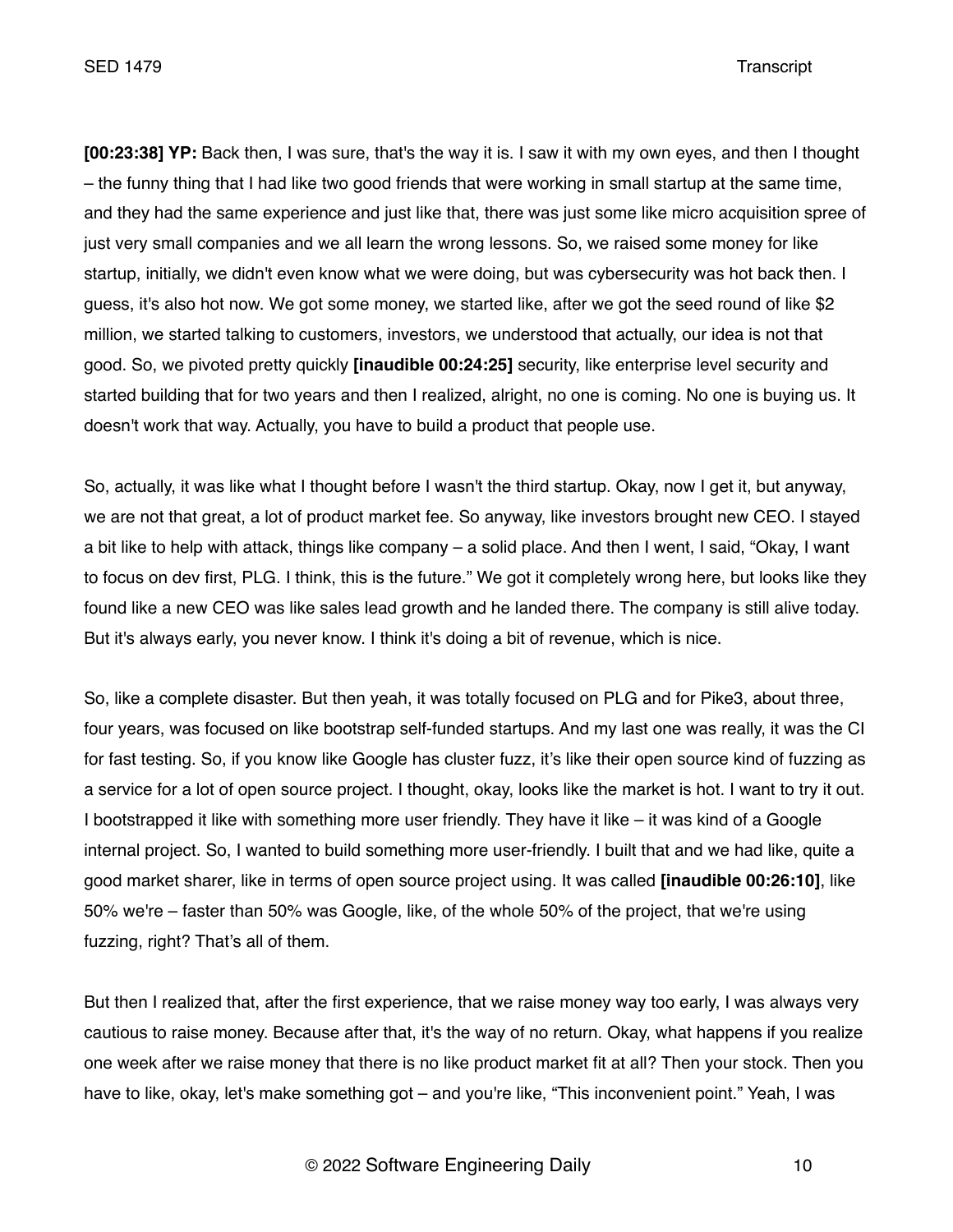very cautious with raising money before, I'm sure. I realized there is not a lot of like product. It's a bit of too niche, not every project needs fuzzing. It's a bit of like C++ specific. If we use the market even more, it's a lot of our projects were really like C++ modular, it's a burning problem with memory corruption vulnerabilities. So, I think people out there said that just not DOD, and C++ plus wants anymore. But if it's like, the margin is getting smaller. Actually, luckily, GitLab said, "Okay, we want this, it's good for us." I said, "Okay, good. Just in time, I'll help you integrate it into blog forum." Yeah, it was a great experience. Also, in GitLab, like looking how they work in remote company and we are a remote company. Now, I learned a lot of lessons there. After that, kind of like went into CloudQuery.

**[00:27:46] AD:** Did you stick around at GitLab, for a while? Or did you mostly just help integrate? And then say, "Hey, I want to start my own thing again."

**[00:27:53] YP:** Yeah, I helped integrate. But I was always on the – thinking about the next thing. I didn't know when I will find the next one. It was because I wasn't pressured and I want to be sure also work on the right thing. So, it kind of like grew faster than I expected. Some of my early experiment was the open source. Once I saw it, it started getting like traction. I decided to leave and started like focusing on that full time.

**[00:28:21] AD:** Cool. That's a good segue, because I want to talk about CloudQuery is a totally open source project, but you've also taken seed funding. So, how do you sort of plan to balance that open versus paid nature? Do you have any, I guess, like business role models in that category? Like certain companies that you want to model after there? What are you thinking about?

**[00:28:38] YP:** Yeah, so I think I have a few and I think also, it's something like, it's still an unsolved problem, and a lot of companies taking different approaches, depending on their specific use case. So, I think, in some sense, like Terraform is a good role model. But again, I think we – yeah, eventually it will be managed version. A lot of users ask us for manage versions, because infrastructure burden is real and a lot of companies don't have any specific constrain. It's usually a no brainer, as long as you give some competitive and reasonable pricing.

So, this will be our way into monetization to start working on a managed version of CloudQuery. But before doing that, we need to have like big enough adoption, like, let's say, in the thousands of medium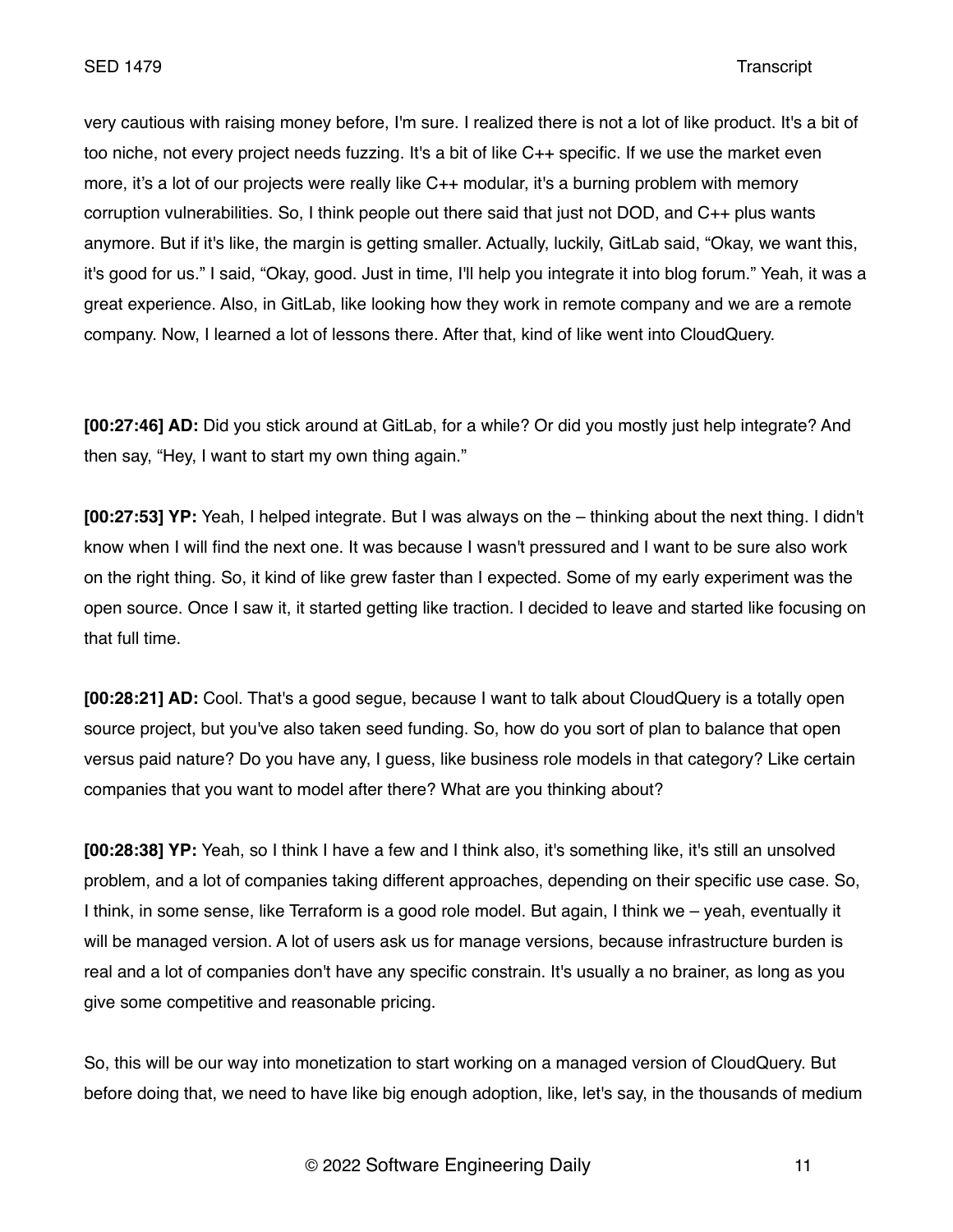to big organization using us on a daily basis, because let's say we release a managed version, and we can take something 10% conversion rate just for – we don't have any special features, just the same thing, just manage. So, 10% conversion is, I think, something reasonable. If you have thousands to 2,000 of users, it's starting to be – all big users started to be interesting in terms of revenue. Maybe if you have even hundreds, which is not bad, 10% conversion rate, then you wasted a lot of time and money on 10 very expensive users while you could focus on growing the community, maturing the project more, and you can do both, usually, because focus is constraint, and also because money as well, like constraint.

**[00:30:22] AD:** Yeah. There are a lot of open source companies trying to make some money. I think some of them are going to have a tougher time. I think this one, like, you're saying, people will pay for managed version of this, given that there's a database involved. Do you want some sort of UI, maybe some access control, things like that? There's going to be a lot, I think, a lot of opportunity there to make that work.

**[00:30:40] YP:** Yeah. I think there will be also like, potentially, and this is something that's just too early to know, just because the things that I'll know, in a year, or things that I don't know now regarding what features we would do, maybe in the managed version, or what features will make sense to build like an extra, or how to do tiers. You have a first tier and then you have a second tier. I literally can't – it will be too hard to predict it. But yeah, eventually you will have to – even if you have like this conversion for just a managed version, you will have to start thinking, how do you increase this conversion? Maybe have you have tiers? What features you introduce to make it profitable? Again, it will depend on financial, what is the team size that you need to maintain? So, you have all those metrics to make some smart decisions.

**[00:31:33] AD:** Yup, absolutely. It'd be cool to see that go. I have a last section here that I want to talk about, and I came up with some potential features or areas that CloudQuery could go in. I want you to tell me like, no way, we're not going to do that, that doesn't make sense with CloudQuery, or like, this is why that won't work, things like that. So, we'll just sort of riff on these and you can expand on them if you want to.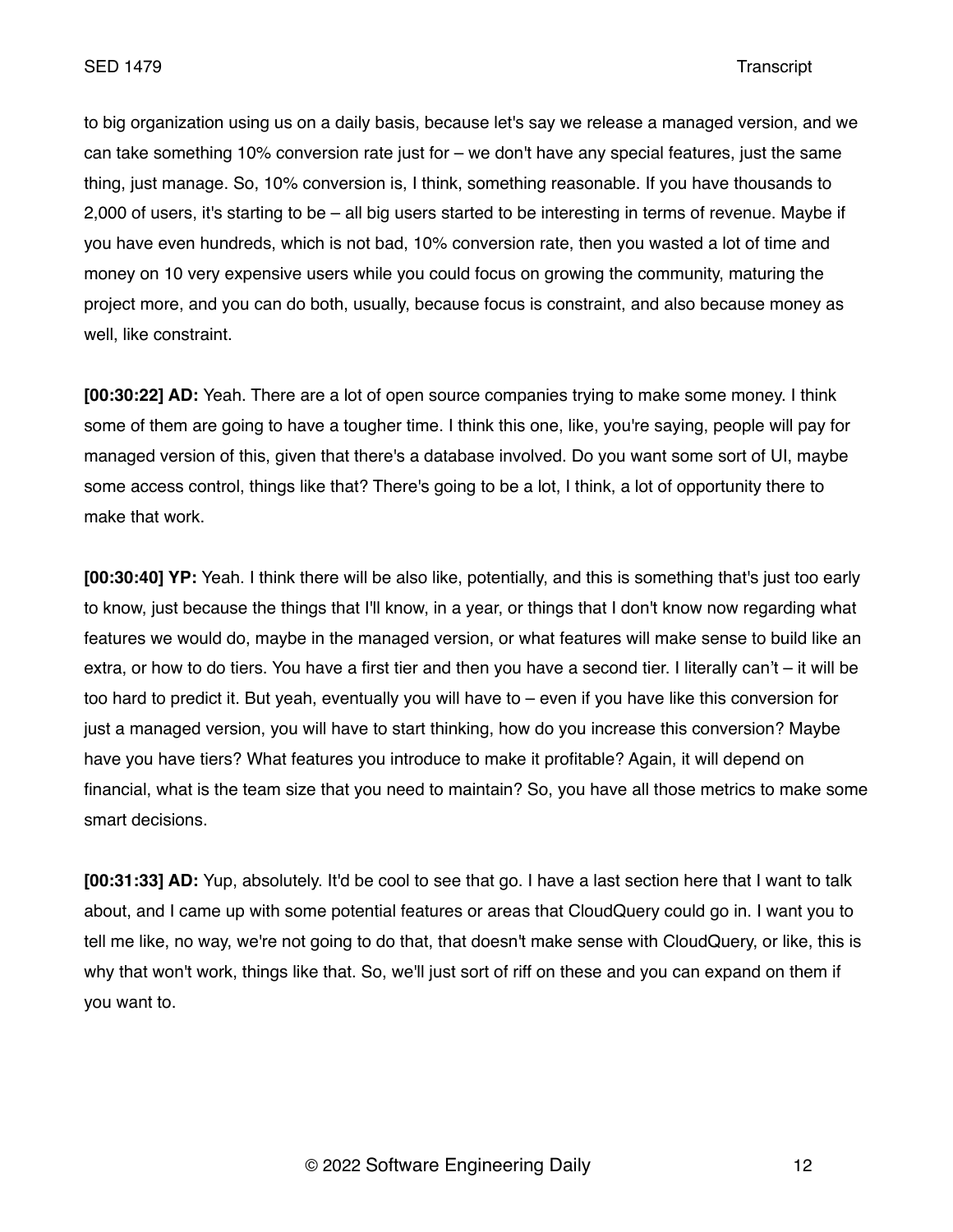Number one, to start off. So currently, CloudQuery supports SQL, you can do select statements, select whatever, from my EC2 instances, whatever. What about inserts or updates? Will you ever create or alter resources in CloudQuery? Is it always going to be read only?

**[00:32:07] YP:** Yeah, it's a great question. I think we kind of discussed it also internally quite a bit. For now, for sure, we'll focus on read only, because we still have a lot of features and a lot of growth to do with just what we have now, and a lot of incremental features, and this one is kind of also like, if you want to – you really like taking the company in another direction, it will also mean a lot of more testing and more development time. So, you want to be sure people really need it in a sense. And that's a good question.

I'm partially sure. I found one use case, which is good, but I'm not sure again how popular it is. For example, in terms of provisioning, people already use Terraform. So, I would say, it kind of feels you don't want to replace that. But on things deleting, kind of deleting resources in the sense, for example, there is a tool, even quite popular called AWS Nuke, which clears AWS environments. You actually give the right configuration and kind of a DSL. If you look at the code, it's also a bit similar to CloudQuery.

So, the next thing is okay, I can use SQL and the framework is the same and then we can just implement the delete thing. But I think you will need – if we were going to make this leave, we'll need some more insights into really how popular that is. Because it can bring a lot of like support, new bugs, support burden and development burden. It's a good question. There is actually another company, I think called like, iSQL, which is, I think, kind of trying to replace Terraform with exactly – insert into, I think it's the UI now, how it's going. But it's an interesting approach. But I'm not sure. I don't know. It's a good question.

**[00:34:04] AD:** Yeah, I think I agree with you. I'm a big infrastructure as code fan, and I just think like, why would you want to have a drift from your Terraform? You've got the CloudQuery drift in there, and it's just going to add more drift. So, I agree, but it's interesting. The one thing I was wondering is policy remediation stuff. If I will always want to say, on my s3 buckets, always enforced this, it'd be nice as a security team to be able to do that. But you probably just got to go out and talk to the teams responsible and say, "Hey, change your Terraform, so that we're always provisioning this property or whatever." Probably better ways to do that.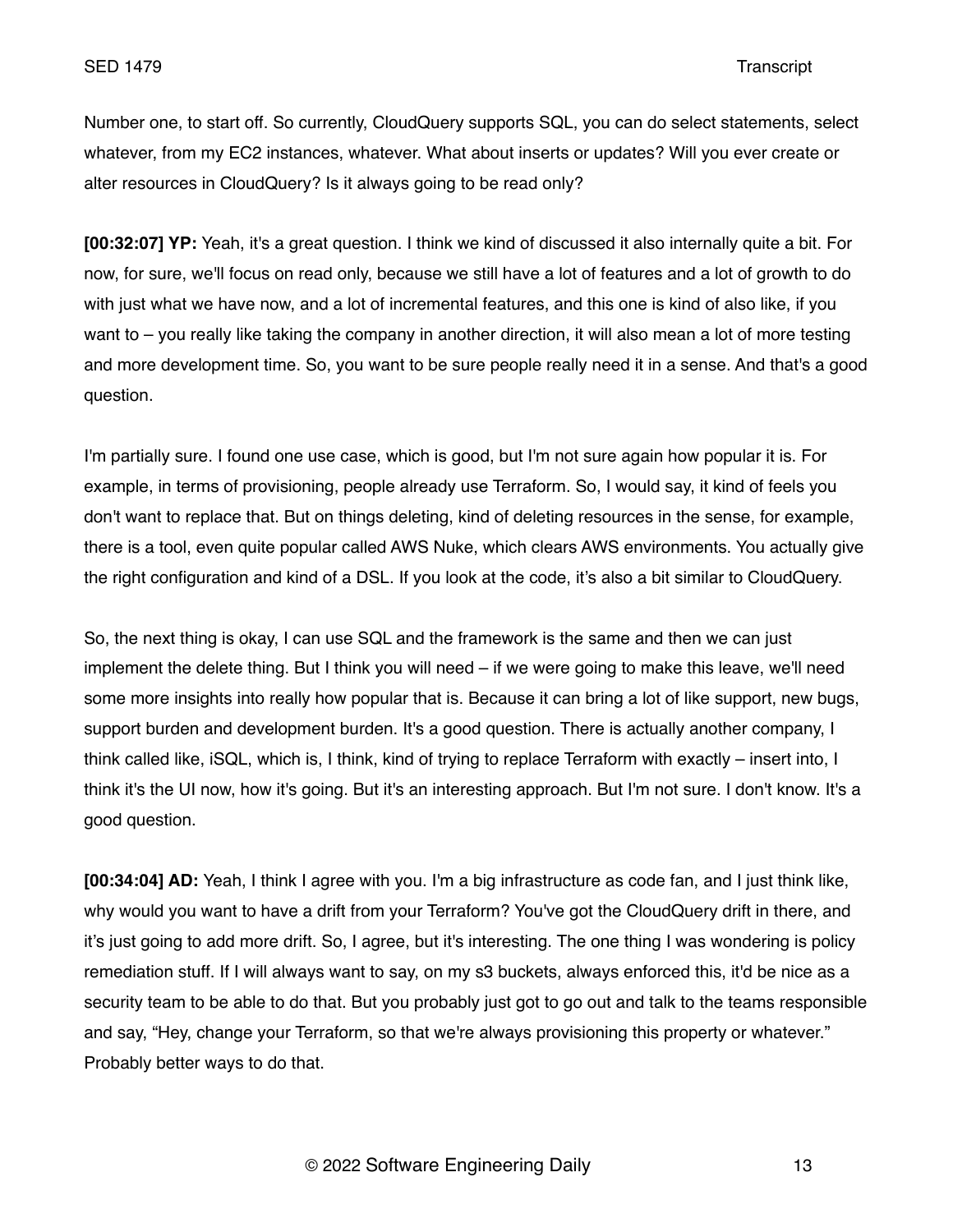**[00:34:34] YP:** Yeah, exactly. Because then you also didn't get into these like loops. If you just remediated it, and this is like what we heard from the infrastructure team, yah, they are worried about, sometimes about auto remediation, because then it will just go into the loop. The only exclusion that I heard about is, if it's these one or two rules that are really bad, unless you want to repeat it right away, but usually, if it's something that just you want to find exactly like the infrastructure code and fix it there. So, it's really important.

**[00:35:07] AD:** Cool. Second idea. Have you thought about merging this with metrics in some way? I'm seeing – if I want to say, I have all these S3 buckets, or maybe all these SQS queues are whatever across my infrastructure, find and show me the top 10 SQS queues by the number of messages received in the last day or something like that. You probably have to push this out to like a foreign data wrapper or something and query that outside of CloudQuery, but would you ever sort of mix that in?

**[00:35:34] YP:** Yeah, I think it's something that we will look into, and I think it's under – it comes under, like, basically, the meta feature is connecting it with other external data. So, if it metrics, but also maybe cost, maybe security, kind of the next one, the most requested one, which also can work also in ETL approach, like metrics and like security issues. So, collect security issues from AWS, security hub, or things like whatever. Get a dependent VOD, or like any other alerts, or Snyk, plug it in, and then you can do smart things and prioritize. Usually, you have like tons of those alerts and then you can ask questions, show me like the vulnerabilities that are just on in this VPC, which is important for me.

So, some of the metrics, yeah, metrics is another place to get information. Probably it's a more tricky one, because it's not a classic ETL, because, as you said, maybe Postgres foreign data or wrapper, because there is a lot of data there. So, yeah, it's a good question. If you want to store it on daily or just query directly and have like Postgres data wrapper is actually good, but actually, a great way to just solve it.

**[00:36:52] AD:** Cool. What about this third idea. So currently, CloudQuery is sort of like a pull-based system. What about like a more event driven, push based system where if I create an EC2 resource, maybe you guys hook in to my cloud trail and immediately ingest that in. I imagine that takes a lot from the cloud providers to help you out there. But have looked into more event driven and push base updates?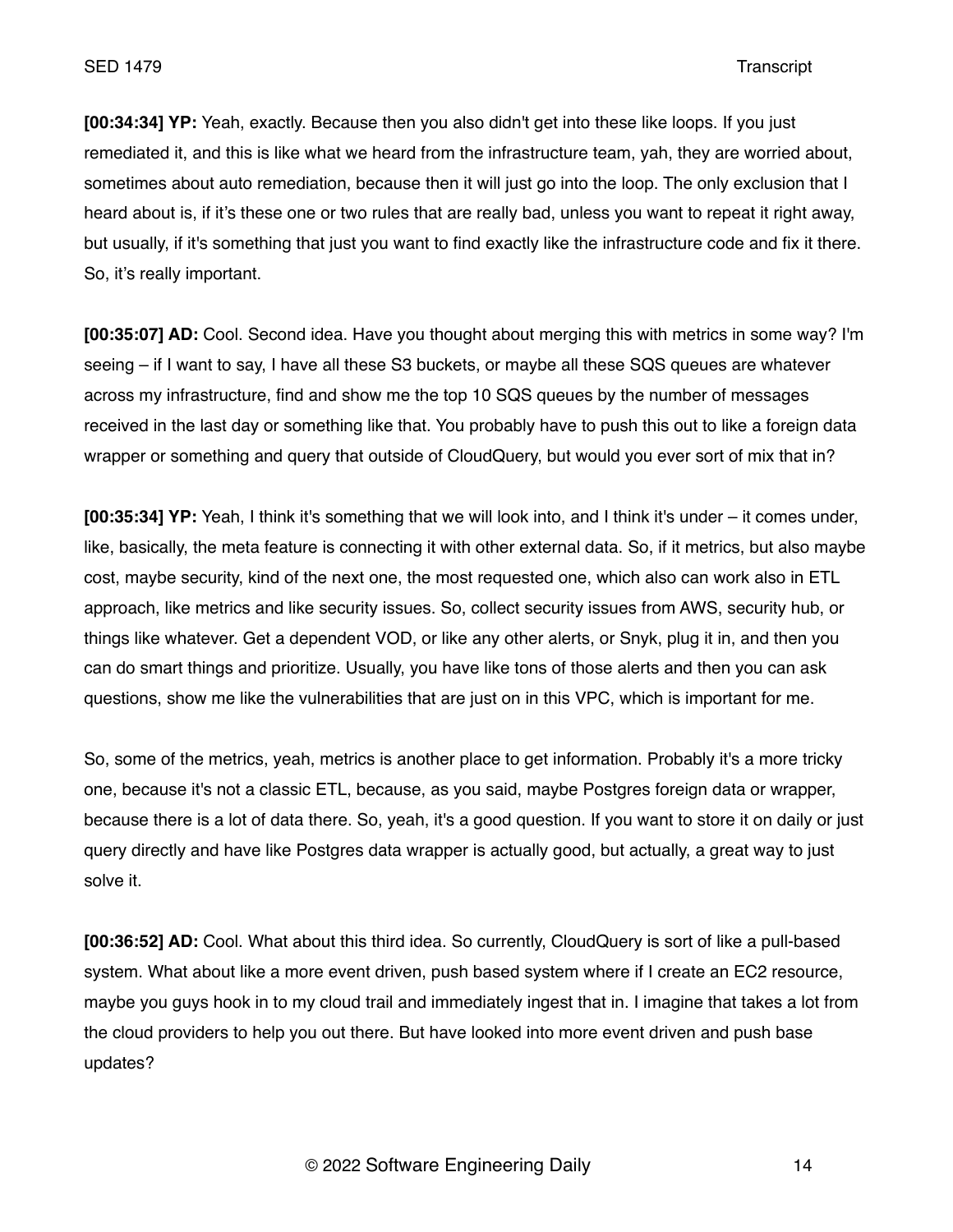**[00:37:15] YP:** Yeah. So, it's also on the need longer term, I think to investigate it and try out. But yeah, reading cloud trail or event bridge. For example, in AWS, or in Google, it's a lot other – I don't remember the name, but yeah, the alternative file trail. We're getting into that. And then basically, updating on your on push basis. It's possible, but of course, there will be like, new challenges and new development, new things, if you want to test, just for example, cloud trail also has like 30, sometimes 60 minutes delay. Sometimes it only has like partial information. So, you might want to – sometimes it will be easy just to update in place. The state of this EC2 was changed from running to stopped. So, you just go ahead and change it. But sometimes, you get only part of the information and then you might need to actually do another call to the cloud providers. Okay, "Give me all the information now. I want to update." So, a lot of room for questions and how to do it in scalable ways, and so on.

**[00:38:25] AD:** Yeah, sure thing. Cool. Alright, last one, and maybe it already supports this, I didn't poke around the hub too much. But what I like non-engineering resources. Maybe if I want to go to my marketing email provider and look up email, or pulling email subscribers, or maybe like replying and pulling employees, or just guests, or whatever. Do you support like things outside of cloud providers? Or is it pretty focused on engineering stuff?

**[00:38:49] YP:** Yeah. So right now, we don't have those providers, just because we were super late – you can do AWS and GCP and working with those use cases. But it was always on our mind to also potentially support others. The use case there is usually different. It's like more dated team marketing team, and, yes, it's a question because actually, the underlying tech and architecture is exactly that. It's just that our first use case was solid infrastructure. But yeah, we'll be looking into companies Airbyte, for example, or Fivetran, that our focus there, on the long tail of small market providers, but maybe it's something that we'll also look into, potentially.

**[00:39:33] AD:** Yup, cool. Well, that thanks for playing along with me there on some of those even if those weren't the best feature ideas for you. I appreciate you walking through that.

**[00:39:40] YP:** Yes. It's been fun, actually.

**[00:39:43] AD:** Cool. Yevgeny, thanks for coming on Software Engineering Daily. It's been a great discussion. Where can people go to find out more about CloudQuery? About you? Where should they be looking?